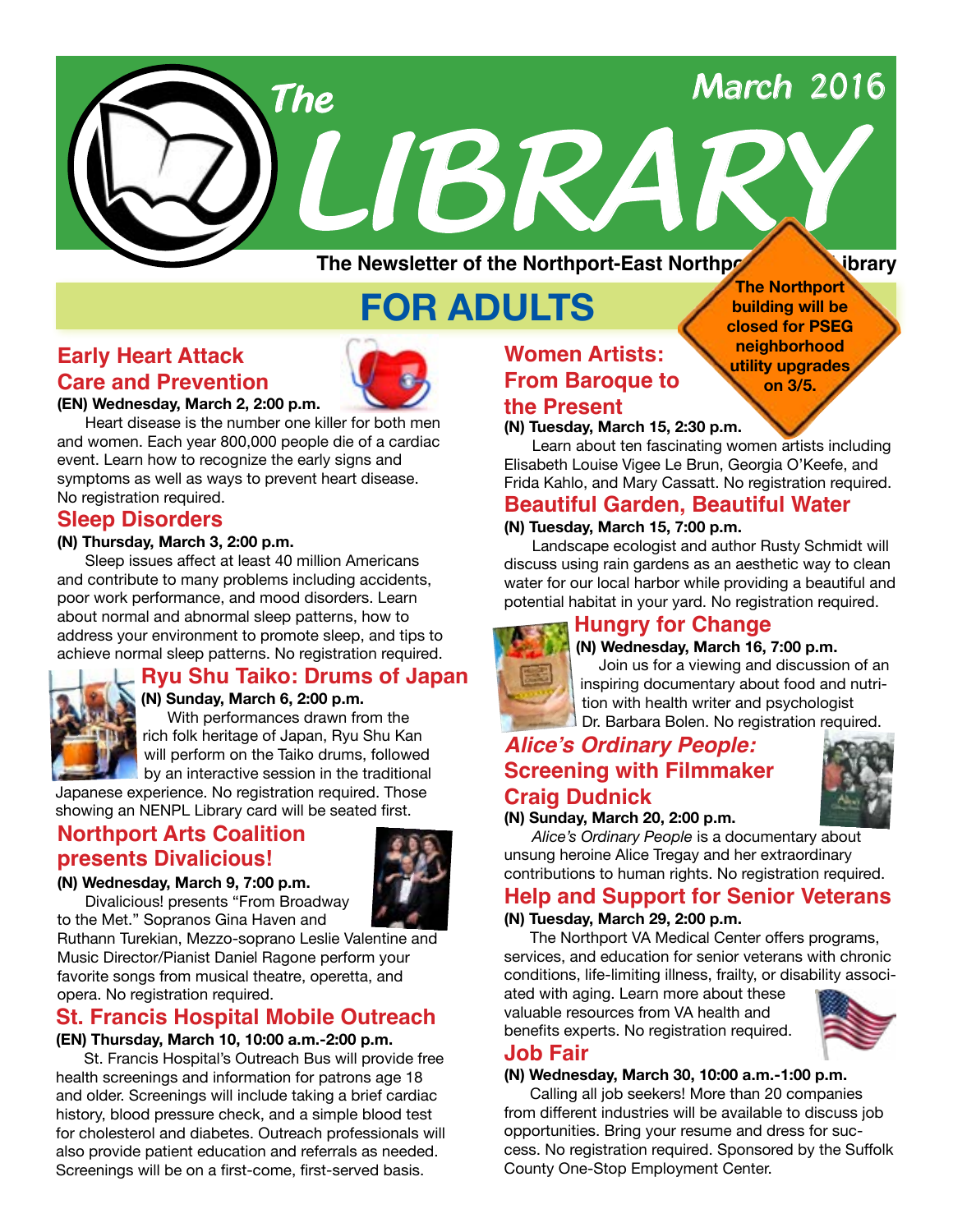

# **FOR ADULTS**

### **Current Events in Perspective**

### **(N) Tuesday, March 29, 7:00 p.m.**

 Join Michael D'Innocenzo, Distinguished Professor Emeritus of History at Hofstra University, to explore significant national and international developments. No registration required.

# **Four Seasons Gardening**

**(EN) Wednesday, March 30, 7:00 p.m.** Learn how to grow healthy organic food

in your yard. Renato Stafford will discuss seeds, weeds, watering, succession planting, crop rotation, cooking, canning, food storage, and more. No registration required.

 **(EN) Monday, March 7, 7:00 p.m.** Learn the basics of designing a slide show including creating, saving, editing, formatting, and adding multimedia objects and animation. Prerequisite: Intermediate computer skills. Registration is underway at either library building or online. [\(NENC038\)](http://alpha1.suffolk.lib.ny.us/record%3Dg1003402~S43)

### **Introduction to Microsoft PowerPoint Hands On**

**(EN) Wednesday, March 23, 7:00 p.m.** [\(NENC003\)](http://alpha1.suffolk.lib.ny.us/record%3Dg1061941~S43) Registration begins March 1 at either library building or online.

**Introduction to Windows 10 Hands**

**(N) Wednesday, March 2, 7:00 p.m.** [\(NENC131\)](http://alpha1.suffolk.lib.ny.us/record%3Dg1040832~S43) Registration is underway at either library building or online. **On**

Find out about the latest version of Windows and how to access and install your own free copy. Learn how to use the desktop to work with files, folders, and applications. Also learn how to use the new start menu, help, and search features. Prerequisite: Basic computer skills.

### **Intermediate Microsoft PowerPoint (EN) Tuesday, March 15, 7:00 p.m.**

It is never too late to tell your life's stories! New and returning members are welcome. The cost for the tensession series is \$70. Registration forms will be available at the first session.

> Learn intermediate techniques in slide animation and graphics, transitions, formatting, and more. Prerequisite: Introduction to Microsoft PowerPoint or equivalent. Registration begins March 1 at either library building or online. ([NENC022](http://alpha1.suffolk.lib.ny.us/record%3Dg1001644~S43))

 Learn the basics of this spreadsheet program, including creating, editing, and formatting worksheets, formulas, and more. Prerequisite: Intermediate computer skills. Registration begins March 1 at either library building or online. ([NENC083](http://alpha1.suffolk.lib.ny.us/record%3Dg1017266~S43))

### **Introduction to Microsoft Excel Hands**

**(N) Thursday, March 24, 7:00 p.m. On**

 Learn intermediate spreadsheet skills, including functions, working with ranges, macros, and charting. Prerequisite: Introduction to Microsoft Excel or equivalent. Registration begins March 14 at either library building or online. [\(NENC017](http://alpha1.suffolk.lib.ny.us/record%3Dg1000954~S43))

#### **Intermediate Microsoft Excel (N) Wednesday, April 6, 7:00 p.m. Hands On**

# **SeniorNet: YouTube**

### **(N) Thursday, March 31, 2:00 p.m.**

 YouTube, a free video sharing website, is visited by more than one billion people each month. Learn how to create an account and upload your own videos. No registration required.



# **Sources of Nitrates in Northport's Groundwater**

### **(N) Thursday, March 31, 7:00 p.m.**

Stony Brook University Distinguished Professor Gilbert Hanson will discuss the characteristics of groundwater and the health and environmental concerns of high nitrates in drinking water. No registration required.

# **Taproot Writers Group**

**(EN) Mondays, March 21, 28, April 4, 11, 18, 25, May 2, 9, 16, 23, 1:00 p.m.**

# **Poetry Readers**

**(EN) Thursdays, March 3, 10, 2:30 p.m.**

Consider the varied perspectives poets old and new bring to the human condition, including love, joy, and sorrow. No registration required.

# **Guitar Workshop for Beginners**

### **(EN) Wednesdays, April 13, 20, 27, 7:00 p.m.**

Guitar virtuoso and instructor Chris Fury will explain the fundamentals of guitar playing, including identifying parts of the guitar, scales, and chords. Both electric and acoustic guitars are welcome. No previous music or guitar experience required. Registration begins March 14 at either library building or online. ([NENA562](http://alpha1.suffolk.lib.ny.us/record%3Dg1061420~S43))

# **Cinema at the Library: Film and Discussion**

### **(N) Wednesday, March 23, 6:30 p.m.**

Join Huntington's Cinema Arts Centre co-director Dylan Skolnick to view and discuss *Spotlight*, the critically acclaimed true story of how the Boston Globe uncovered a massive church scandal. No registration required.

# **FOR ADULTS**

### **No registration required. All are welcome.**



# **Defensive Driving**

# **AARP Smart Driver Course**

**(EN) Tuesday, March 8 & Wednesday, March 9, 6:00-9:00 p.m.**

Registration is underway at the East Northport Library only. [\(NENA557](http://alpha1.suffolk.lib.ny.us/record%3Dg1061038~S43))

Fee: \$20 for AARP members (\$25 for non-members), payable to AARP by *check or money order.*  Please note: These courses promote safe driving and help participants maintain their driving skills. *Check with your insurance company about the specific insurance and point reduction available to you.*

### **(EN) Saturday, March 19, 9:00 a.m.-3:00 p.m. Fee: \$36**

Applications are available at both library buildings.



### **(N) Saturday, April 9, 9:00 a.m.-3:30 p.m. Fee: \$36**

Applications are available March 9 at both library buildings.

# **Let's Talk: English Conversation**

**(EN) Fridays, March 4, 18, 7:00 p.m.** Practice your English with our informal conversation group. No registration required.

# **Quick Reads**

### **(EN) Friday, March 25, 7:00 p.m.**

This informal reading group is designed for intermediate English language learners. Pick up this month's reading selections at the Circulation Desk.

# **ESL for Adults**

### **(EN) Thursdays, April 7, 14, 21, 28, May 5, 12, 19, 26, 7:00 p.m.**

This series for beginners will help you to develop your English reading, writing, speaking, and listening skills. Registration begins March 7 at either library or online. [\(NENA563\)](http://alpha1.suffolk.lib.ny.us/record%3Dg1061571~S43)

# **AARP Tax-Aide (Registration required)**

 AARP Tax-Aide is a free service for low and middle income taxpayers, with special attention to seniors. Prepared tax forms will be filed electronically. Please bring current tax records and copies of your last filed federal and state tax returns. To expedite the preparation process, pick up an *Intake/Interview Form (#13614-C)* at the Reference Desk prior to your appointment. All persons listed on the tax return must be present, provide photo ID, and their Social Security card.

**Registration for all March appointments begins February 29 at either library building or online.** 

**(EN) Thursdays, 9:00 a.m.-12:00 noon** [\(NENA554](http://alpha1.suffolk.lib.ny.us/record%3Dg1061071~S43)) **March 3, 10, 17, 24, 31**

**(N) Fridays, 9:00 a.m.-12:00 noon** ([NENA555](http://alpha1.suffolk.lib.ny.us/record%3Dg1061173~S43)) **March 4, 11, 18, 25**





40







**Registration for all April appointments begins March 28 at either library building or online.** 

**(EN) Thursdays, 9:00 a.m.-12:00 noon** ([NENA564\)](http://alpha1.suffolk.lib.ny.us/record%3Dg1061629~S43) **April 7, 14 (N) Fridays, 9:00 a.m.-12:00 noon** [\(NENA565\)](http://alpha1.suffolk.lib.ny.us/record%3Dg1061632~S43)

**April 1, 8, 15**

# **Page Turners**

**(N) Thursday, March 17, 2:00 p.m.** The group will discuss *Some Luck*

### by Jane Smiley. **Novel Ideas**

**(N) Monday, March 28, 7:00 p.m.** We will discuss *A Spool of Blue Thread*

## by Anne Tyler.

*Copies of the books are available at the Northport Library Circulation Desk.* 

# **Truth Be Told**

**(N) Thursday, March 3, 7:00 p.m.** Our nonfiction group will discuss *Thirteen Days in September: Carter, Begin, and Sadat at Camp David* by Lawrence Wright.

# **"Stepping On" to Prevent Falls**

**(N) Mondays, March 14, 21, 1:00-3:00 p.m., Thursday, March 31, 11:00 a.m.-1:00 p.m., and Mondays, April 4, 11, 18, 25, 1:00-3:00 p.m.**

 The Suffolk County Department of Health Services will provide a seven-week workshop designed to build confidence, reduce falls, improve strength and balance, and reduce the fear of falling. Wear sneakers and comfortable clothing. Registration is underway at either library building or online. [\(NENA553](http://alpha1.suffolk.lib.ny.us/record%3Dg1060978~S43))

### **Short Story Central**

**(N) Tuesday, April 12, 7:00 p.m.** Copies of the stories are available March 1.

## **LinkedIn Advanced**

### **(EN) Wednesday, March 16, 7:00 p.m.**

Join Manuel Velasquez to learn how to be more active with your LinkedIn account. Basic LinkedIn skills required. Registration begins March 1 at either library building or online. ([NENA561\)](http://alpha1.suffolk.lib.ny.us/record%3Dg1062007~S43)

# **Medicare Counseling**

**(N) Tuesday, March 15, 9:30-11:30 a.m. by appt.**

A volunteer HIICAP counselor will answer questions about Medicare and supplementary insurance. Registration begins March 1 at either library building or online. ([NENA560](http://alpha1.suffolk.lib.ny.us/record%3Dg1061368~S43))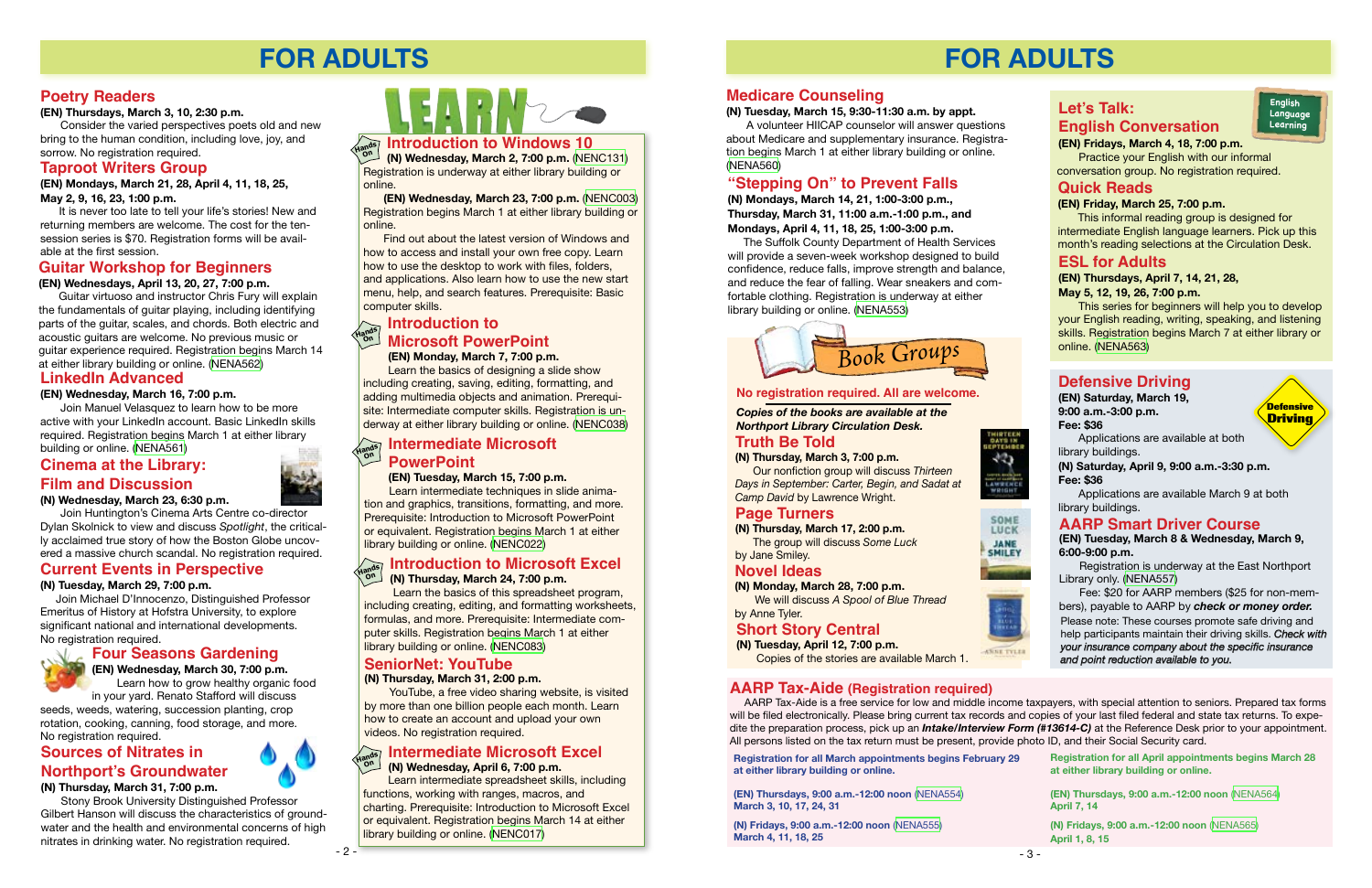

| $\bullet$                                                                                                                                                                                                                                                                                                                                                                             |                                                                                                                                                                 |  |  |  |
|---------------------------------------------------------------------------------------------------------------------------------------------------------------------------------------------------------------------------------------------------------------------------------------------------------------------------------------------------------------------------------------|-----------------------------------------------------------------------------------------------------------------------------------------------------------------|--|--|--|
| <b>Friday</b>                                                                                                                                                                                                                                                                                                                                                                         | <b>Saturday</b>                                                                                                                                                 |  |  |  |
| 4<br>*AARP Tax-Aide (N) 9-12 by appt.<br>Books a Poppin' (EN & N) 10 am<br>Movie: Bridge of Spies (N) 2 pm<br>Let's Talk (EN) 7 pm<br>*Teen Guitar Jam Group (N) 7 pm<br><b>Deadline for Adult Winter</b><br>11<br><b>Reading Club Entries</b><br>*AARP Tax-Aide (N) 9-12 by appt.<br>Books a Poppin' (EN & N) 10 am<br>Movie: Bridge of Spies (EN) 2 pm<br>*Go Global: Peru (N) 4 pm | 5<br><b>The Northport</b><br>building will be<br>closed for PSEG<br>neighborhood<br>utility upgrades.<br>12<br><i><b>*Toddlers Tango (EN) 10 am</b></i>         |  |  |  |
| *Teen Writers Workshop<br>(N) 7:30 pm                                                                                                                                                                                                                                                                                                                                                 |                                                                                                                                                                 |  |  |  |
| 18<br>*AARP Tax-Aide (N) 9-12 by appt.<br>Books a Poppin' (EN & N) 10 am<br>Movie: Spectre (N) 2 pm<br>Let's Talk (EN) 7 pm<br>*Fandom Friday: Superfight<br>Card Game (N) 7 pm<br><b>Block Party (N) 7 pm</b>                                                                                                                                                                        | 19<br>*Defensive Driving (EN) 9 am<br><b>*"Celebrate Your Name" Family</b><br>Storytime (N) 11 am                                                               |  |  |  |
| $25$ Registration begins for<br>Go Global: Iceland on 4/8<br>*AARP Tax-Aide (N) 9-12 by appt.<br>Movie: Spectre (EN) 2 pm<br><b>Quick Reads (EN) 7 pm</b>                                                                                                                                                                                                                             | 26<br><i><b>*Crafty Teens Volunteers</b></i><br>(N) 2:45 pm<br><b>March Craft Madness (N) 3 pm</b>                                                              |  |  |  |
| <b>Gallery Exhibits</b><br><b>Northport &amp;</b><br><b>East Northport</b><br><b>Annual Art Exhibit</b><br>by Students of the<br><b>Northport-East Northport</b><br><b>School District</b>                                                                                                                                                                                            | <b>Library Display</b><br><b>Tables</b><br>A Picture is Worth a<br><b>Thousand Words:</b><br>The Art of Graphic Novels,<br>Comics, and<br><b>Animated Films</b> |  |  |  |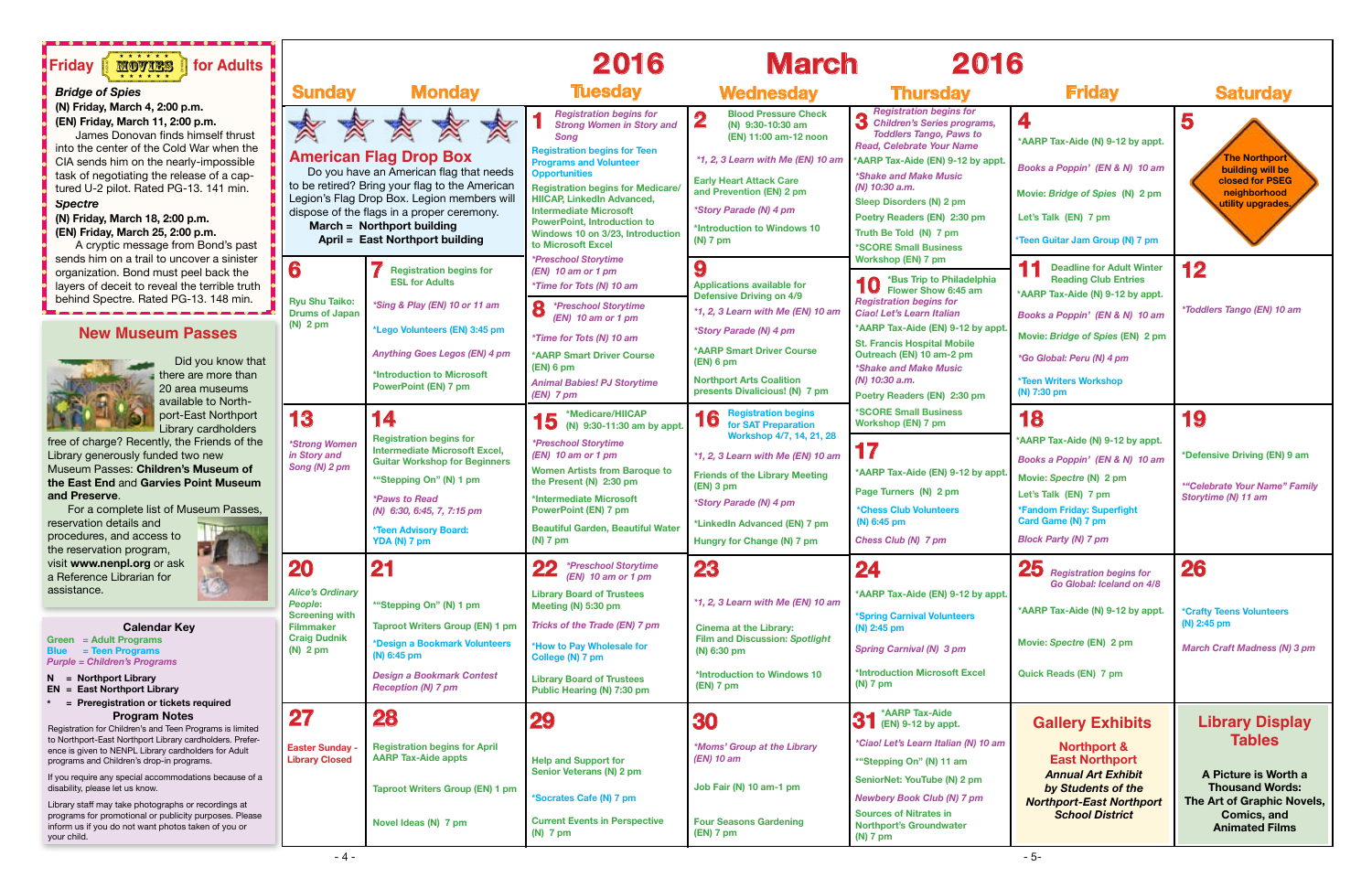**Can Vote —** Anyone who is



# **Library Activities 2015**

| <b>Proposed Library Operating Budget</b> |  |  |
|------------------------------------------|--|--|
| 2016/2017                                |  |  |

|                                                               | <b>BUDGET</b><br>2015/2016 | APPROVED PROPOSED<br><b>BUDGET</b><br>2016/2017 |  |
|---------------------------------------------------------------|----------------------------|-------------------------------------------------|--|
| <b>LIBRARY MATERIALS &amp; PROGRAMS</b>                       |                            |                                                 |  |
| <b>Books, Periodicals &amp; Electronic Resources</b>          | 351,700                    | 376,100                                         |  |
| <b>DVDs, CDs, Audiobooks</b>                                  | 108,800                    | 114,300                                         |  |
| Adult, Teen & Children's Programming                          | 107,100                    | 115,300                                         |  |
| <b>LIBRARY OPERATIONS</b>                                     |                            |                                                 |  |
| <b>Computer Hardware &amp; Software</b>                       | 143,000                    | 131,700                                         |  |
|                                                               | 60,200                     | 58,200                                          |  |
| <b>Online Public Access Catalog &amp; Circulation Control</b> | 38,100                     | 40,000                                          |  |
| <b>Telecommunications</b>                                     |                            | 111,500                                         |  |
| <b>Equipment</b>                                              | 98,200                     |                                                 |  |
| <b>Office and Library Supplies</b>                            | 44,500                     | 41,700                                          |  |
| <b>Cafe Supplies, NYS Sales Tax</b>                           | 75,500                     | 74,800                                          |  |
| <b>Printing &amp; Postage</b>                                 | 61,600                     | 64,200                                          |  |
| <b>Professional Development &amp; Training</b>                | 20,900                     | 21,000                                          |  |
| <b>Professional Fees</b>                                      | 65,200                     | 61,800                                          |  |
| <b>SCLS Plan of Service Participation</b>                     | 84,900                     | 72,800                                          |  |
| <b>LIBRARY BUILDINGS &amp; MAINTENANCE</b>                    |                            |                                                 |  |
| <b>Fuels &amp; Utilities</b>                                  | 157,200                    | 157,400                                         |  |
|                                                               | 95,200                     | 98,500                                          |  |
| <b>Facilities Repairs &amp; Improvements</b>                  | 24,600                     | 24,600                                          |  |
| <b>Maintenance Supplies</b>                                   |                            |                                                 |  |
| <b>Building &amp; Equipment Service Contracts</b>             | 162,100                    | 203,200                                         |  |
| <b>Insurance</b>                                              | 151,500                    | 150,200                                         |  |
| <b>EMPLOYEE SALARIES</b>                                      |                            |                                                 |  |
| <b>Sunday &amp; Holiday</b>                                   | 187,600                    | 188,400                                         |  |
| <b>Professional</b>                                           | 2,614,800                  | 2,627,800                                       |  |
| <b>Clerical/Technical, Cafe &amp; Library Pages</b>           | 2,076,000                  | 2,142,600                                       |  |
|                                                               | 457,800                    | 492,700                                         |  |
| <b>Custodial &amp; Security</b>                               |                            |                                                 |  |
| <b>MANDATED &amp; EMPLOYEE BENEFITS</b>                       |                            |                                                 |  |
| <b>Social Security</b>                                        | 404,700                    | 412,700                                         |  |
| <b>Retirement, Deferred Compensation</b>                      | 874,800                    | 883,800                                         |  |
| Health Insurance, Disability & Group Life                     | 867,500                    | 952,900                                         |  |
|                                                               |                            |                                                 |  |
| METROPOLITAN TRANSPORTATION AUTHORITY TAX                     | 18,100                     | 0                                               |  |
| <b>DEBT SERVICE - PRINCIPAL &amp; INTEREST</b>                | 462,000                    | 0                                               |  |
| <b>CAPITAL &amp; TECHNOLOGICAL IMPROVEMENTS</b>               | 140,000                    | 175,000                                         |  |
| <b>TOTAL EXPENDITURES</b>                                     | 9,953,600                  | 9,793,200                                       |  |
| <b>ANTICIPATED REVENUE</b>                                    |                            |                                                 |  |
| <b>Fines &amp; Fees</b>                                       | 69,600                     | 69,700                                          |  |
|                                                               | 12,000                     | 12,000                                          |  |
| <b>Interest, Library System Grant</b>                         | 99,600                     | 90,000                                          |  |
| Cafe                                                          |                            |                                                 |  |
| <b>Unrestricted Fund Appropriation</b>                        | 165,000                    | 0                                               |  |
| <b>TOTAL REVENUE</b>                                          | 346,200                    | 164,700                                         |  |
|                                                               |                            |                                                 |  |
| <b>TOTAL TO BE RAISED BY TAXATION</b>                         | 9,607,400*                 | 9,628,500*                                      |  |
|                                                               |                            |                                                 |  |

 **\*This amount is less than the property tax levy limit set by New York State for our Library.**

# **Annual Library Vote**<br>v. April 5. 2016 9:00 a.m.-9:00 p.m. **Tuesday, April 5, 2016**

**25,280** people in the community have Library cards

**489,947** visits were made to the Library

**6,578** visits were made to the Library Courtyard

The Library has **121,682** books for adults  **98,924** books for children  **52,497** DVDs, videos, compact discs, audiobooks, playaways; and more than **684** newspaper and magazine subscriptions

Our programs entertained, educated, and enriched **10,954** adults  **2,334** teens **13,531** children

**204,717** reference questions were answered: **100,543** asked by children **104,174** asked by adults

**437,076** items were checked out by patrons

**70,189** items were interlibrary loaned for patrons

**40,640** items were downloaded by patrons

**169,695** patrons used the Library's Internet access

**24,128** patrons used the Library's computer software

**85,027** items were purchased from the Library Cafe

The Library was open for service **72** hours weekly in each building

**269,851** visits were made to the Library website which is accessible **24** hours a day, **7** days a week

# **Libraries are Education**

**Library Board of Trustees** Margaret Hartough, Chairperson Elizabeth McGrail Andrea Gladding Georganne White Jacqueline Elsas

- at least 18 years of age;
- a citizen of the United States;
- a resident of the Northport-East Northport School District for at least 30 days;
- 4. registered to vote.

The mission of the Library is to inform, educate and culturally enrich the district residents of all ages through the selection, organization, promotion, and dissemination of the printed word and other forms of expression. This mission is parallel with that of the overwhelming majority of Americans who view education as the foundation of libraries.

According to "Libraries at the Crossroads," a 2015 study by the PEW Research Center, of those who went to the library in the last 12 months and used library computers, the Internet or Wi-Fi, 60% used those tools for school research or work, and 17% used them to take an online class or complete an online certification.

The PEW Research Center also reported that 85% of Americans age 16 and older said that libraries should coordinate with local schools in providing resources for education. For 25 years, the Northport-East Northport Public Library has been providing public library resources directly to the classroom through the Special Loan Service For Our Schools (SLSFOS) program. Since its inception, this program has made thousands of materials available to students and teachers of the Northport-East Northport School District.

Whether you are mastering digital technologies, exploring economic opportunities, investigating healthy lifestyles, discovering new cultures, or debating current events, your public library is the place for intellectual advancement. Visit your library often and employ Ray Bradbury's advice, "You must live feverishly in a library. Colleges are not going to do any good unless you are raised and live in a library every day of your life."

This budget proposal reflects the Library Board's long-standing commitment to provide exceptional Library service to the community. Administration has carefully and thoroughly evaluated each component of the operating budget to effectively allocate resources in support of the Library's mission. This budget proposal ensures the continuation of our standard of excellence while complying with the property tax levy limit set by New York State.

The Library's annual vote will be for two purposes: to vote on the Library budget for 2016/2017 and to elect one trustee whose term will commence on July 1, 2016 as a result of the expiration of the term of office presently held by Margaret Hartough.

### *Important Voting Facts:*

| <b>Public Information Meeting —</b> | Who |  |
|-------------------------------------|-----|--|
| Tuesday, March 22, 7:30 p.m.        |     |  |
| Northport Library Museum Cove       |     |  |
|                                     | 3   |  |

If you have not voted within four years in a general, school, or library election, registration is required. You need to register prior to March 25 in person or by mail with the Suffolk County Board of Elections in Yaphank. Applications are available in both library buildings. Registration for only library and school district elections may be made in person prior to March 25 at the office of the School District Clerk, 158 Laurel Avenue, Northport, Monday through Friday from 8:00 a.m. to 4:00 p.m. any day that school is in session.

**Absentee Ballot Applications are available in both library buildings.**

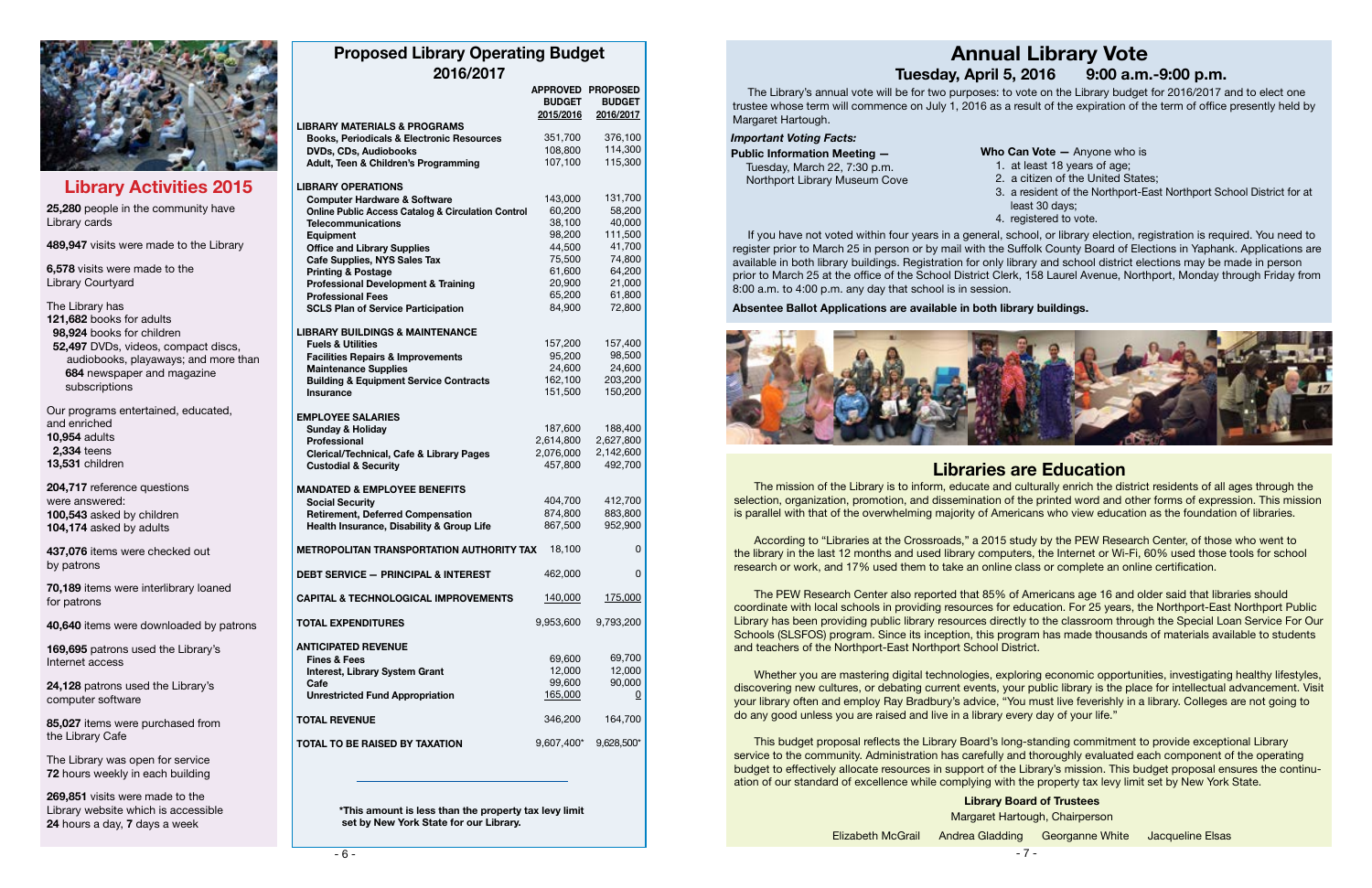# **SAT Preparation Workshop**

**(N) Thursdays, April 7, 14, 21, 28, 6:15-8:45 p.m.**  *Students in grades 10-12* 

**Registration begins March 16 at either library or online.**

Students can prepare for the SAT exam with teachers Barbara White and Jay Berger. A non-refundable check for \$114 payable to the Northport-East Northport Public Library must be paid within three days of registration. Payment includes the workbook for the SAT exam. Your class placement is not complete until payment is received. [\(NENY820](http://alpha1.suffolk.lib.ny.us/record%3Dg1062009~S43))

# **FOR TEENS**

Are you learning how to play the acoustic quitar? Bring your guitar and join fellow teen guitar players to share skills, songs, and stories. ([NENY821](http://alpha1.suffolk.lib.ny.us/record%3Dg1061644~S43))

*Registration for Programs and Volunteer Opportunities begins March 1 at either library building or online.*



### *Open to students in grades 7-12*

*You may choose* **one** *Volunteer Opportunity in addition to Teen Advisory Board.* 

# **Fandom Friday:**



#### **Socrates Cafe**  $\sqrt{11}$

Join your fellow fandom fans to play the hit card game Superfight! [\(NENY823\)](http://alpha1.suffolk.lib.ny.us/record%3Dg1061657~S43)

# **Teen Guitar Jam Group**

**(N) Friday, March 4, 7:00-8:30 p.m.**

# **Chess Club Volunteers**

**(N) Thursday, March 17, 6:45-8:00 p.m.**

Earn volunteer credit while you help children learn how to play chess. A basic knowledge of the game is required for all volunteers. [\(NENY816](http://alpha1.suffolk.lib.ny.us/record%3Dg1061707~S43))

# **Teen Advisory Board: YDA**

**(N) Monday, March 14, 7:00-8:00 p.m.** Learn about Youth Directives and Alternatives

(YDA) programs and upcoming events as well as their new Northport location. Afterwards we will make placemats to donate to Meals on Wheels. ([NENY815\)](http://alpha1.suffolk.lib.ny.us/record%3Dg1061704~S43)

**Superfight Card Game (N) Friday, March 18, 7:00-8:30 p.m.** bers are welcome to attend. [\(NENY822](http://alpha1.suffolk.lib.ny.us/record%3Dg1061653~S43))



**(N) Tuesday, March 29, 7:00-8:00 p.m.** Come share your thoughts on various topics and thought provoking questions guaranteed to blow your mind! Food for

thought (refreshments) will be served. ([NENY825](http://alpha1.suffolk.lib.ny.us/record%3Dg1061666~S43))

# **FOR CHILDREN**

### **Lego Volunteers**

**(EN) Monday, March 7, 3:45-5:00 p.m.**

Earn volunteer credit while you assist children in grades 1-5 create Lego projects. [\(NENY814](http://alpha1.suffolk.lib.ny.us/record%3Dg1061681~S43))

# **How to Pay Wholesale for College**

### **(N) Tuesday, March 22, 7:00-8:00 p.m.** *For Parents of Teens*

Enjoy rhymes and songs with your young child in this program focusing on nursery rhymes. The natural rhythm of the language encourages an awareness of the sounds that are the building blocks of words which are so important for language development and early literacy. (30 min.) (NENJ780)

Join college finance consultant Andy Lockwood for an informative and entertaining seminar on the best-kept secrets of securing the ideal financial aid package. This program is geared for families who think they do not qualify for financial aid. [\(NENY824\)](http://alpha1.suffolk.lib.ny.us/record%3Dg1061661~S43)



# **Open to students in grades 8-12**

**(N) Friday, March 11, 7:30-8:45 p.m.**

Do you love to write? Join fellow writers to discuss your ideas and get feedback on your work. New mem-

## **Design a Bookmark Volunteers**

### **(N) Monday, March 21, 6:45-8:15 p.m.**

Assist Librarians at a reception for our Design a Bookmark Contest participants. ([NENY817](http://alpha1.suffolk.lib.ny.us/record%3Dg1061708~S43))

## **Spring Carnival Volunteers**

**(N) Thursday, March 24, 2:45-4:15 p.m.**

Earn volunteer credit while you assist with children's activities and crafts to celebrate the arrival of spring. [\(NENY818\)](http://alpha1.suffolk.lib.ny.us/record%3Dg1061717~S43)

# **Crafty Teens Volunteers**

**(N) Saturday, March 26, 2:45-4:15 p.m.** Help children create a craft while you earn volunteer credit. ([NENY819](http://alpha1.suffolk.lib.ny.us/record%3Dg1061718~S43))

## **Moms' Group at the Library**

**(EN) Wednesdays, March 30, April 6, 13, 20, 27, 10:00 a.m.** *Children birth-3 years with mother; siblings welcome*



 This is a weekly discussion series for moms and their children. Part of *Mom-mentum*, a national association of mothers' centers led by a trained facilitator, this program introduces various topics and activities that celebrate and explore motherhood while your children play alongside you with toys. (90 min.) Registration begins March 3. ([NENJ775](http://alpha1.suffolk.lib.ny.us/record%3Dg1061247~S43))

**Can't make the SAT Workshop? Ask a Librarian about ePrep, an online SAT study program.** 

# **FOR CHILDREN**

**(N) Thursday, March 17, 7:00 p.m. in** *Children in grades 3-6*

Playing chess can help children enhance their creativity, improve their power of concentration, develop and expand critical thinking skills, and boost memory and retention. Join us and have some fun, improve your game, and practice good sportsmanship! (45 min.) No registration required, however space is limited.

# $\frac{1}{\text{deg}^2}$  Block Party

## **Mother Goose Rhyme Time**

**(N) Tuesdays, April 5, 12, 19, 10:00 a.m.**

*Children birth-23 months with adult; no siblings*

**(EN) Tuesdays, April 5, 12, 19, May 3, 10, 10:00 a.m.** [\(NENJ778\)](http://alpha1.suffolk.lib.ny.us/record%3Dg1061245~S43) or **1:00 p.m.** [\(NENJ779\)](http://alpha1.suffolk.lib.ny.us/record%3Dg1061288~S43) *Children 4-5 years; independent*

Children listen to stories, sing rhymes and songs that increase vocabulary and letter knowledge, and participate in hands-on activities to recreate the narrative elements of the stories. (40 min.)

# $\widetilde{\text{div}}$  Books a Poppin'

# **Sing & Play**

**(EN) Mondays, April 4, 11, 18, 10:00 a.m.** ([NENJ776](http://alpha1.suffolk.lib.ny.us/record%3Dg1061242~S43)) or **11:00 a.m.** ([NENJ777](http://alpha1.suffolk.lib.ny.us/record%3Dg1061244~S43)) *Children 1-3 years with adult; siblings welcome*

Sing rhymes and songs while using scarves, bells, balls, and hoops that engage children in musical and physical activity to reinforce early literacy skills and foster a love of language. (30 min.)

## **Preschool Storytime**

### **Time for Tots**

### **(N) Thursdays, April 7, 14, 21, 10:00 a.m.**

*Children 18 months-5 years with adult; siblings welcome* You and your child will be guided through fun and

educational activities designed to encourage early reading, math, and school readiness skills and also create a craft. (60 min.) [\(NENJ781\)](http://alpha1.suffolk.lib.ny.us/record%3Dg1061114~S43)

### *Registration for the following series programs begins March 3. (One series program per child please.)*

*Children with adult; siblings welcome*

Join us for this active family storytime about familiar animals and their babies, with music and movement! Wear your PJs and bring your favorite stuffed animal. (30 min.) No registration required, however space is limited.

### **Strong Women in Story and Song (N) Sunday, March 13, 2:00 p.m.**

*Children in grades K-5; adults and siblings welcome*

Enjoy Heather Forest's unique minstrel style of storytelling which blends original music, folk guitar, poetry, prose, and the sung and spoken word. As we observe Women's History Month, this uplifting family program will inspire discussion and reflection about the role of women in the past and future. (45 min.) Registration begins March 1. ([NENJ787](http://alpha1.suffolk.lib.ny.us/record%3Dg1061037~S43))

**(EN & N) Fridays, March 4, 11, 18, 10:00 a.m.** *Children birth-5 years with adult* **in**

We'll read stories, sing songs, share rhymes and fingerplays, and have fun in this interactive program for families. (30 min.) No registration required, however space is limited.

# $\frac{1}{\alpha_0}$  , Anything Goes Legos

*Children in grades 1-5*

### **(EN) Monday, March 7, 4:00 p.m. in**

Make new friends while building with Legos. All you need to bring is your imagination. Your Lego creation will be displayed in the Children's Room. (45 min.) No registration required, however space is limited.

# Xrop Animal Babies! PJ Storytime<br>ن<sup>در (</sup>EN) Tuesday, March 8, 7:00 p.m.

# **Toddlers Tango**

### **(EN) Saturday, March 12, 10:00 a.m.**

*Children 2-4 years with adult; siblings welcome*

Clap your hands and stomp your feet in this highenergy music and movement program. (45 min.) Registration begins March 3. ([NENJ786](http://alpha1.suffolk.lib.ny.us/record%3Dg1061249~S43))

### **Paws to Read**

**(N) Monday, March 14** *Children in grades 1-5*



Read to a certified therapy dog! These dogs love to listen to kids practice reading aloud. Children can choose a book from the Library's collection, or bring a book from home. Choose one 15-minute session:

 **6:30-6:45 p.m.** ([NENJ788](http://alpha1.suffolk.lib.ny.us/record%3Dg1061047~S43)) **7:00-7:15 p.m.** [\(NENJ790\)](http://alpha1.suffolk.lib.ny.us/record%3Dg1061050~S43) **6:45-7:00 p.m.** ([NENJ789](http://alpha1.suffolk.lib.ny.us/record%3Dg1061048~S43)) **7:15-7:30 p.m.** [\(NENJ791\)](http://alpha1.suffolk.lib.ny.us/record%3Dg1061051~S43)

Registration begins March 3.

# $\frac{1}{2}$  chess Club

*Children 1-4 years with adult; siblings welcome* Children learn to use their minds as well as their muscles while having fun building with blocks and playing with other children. (45 min.) No registration

# **(N) Friday, March 18, 7:00 p.m. in**

## required, however space is limited.

# **"Celebrate Your Name" Family Storytime**



*Children 3-5 years with adult; siblings welcome*

Join us for a special storytime celebrating the uniqueness of names. Each child, with the help of an adult, will create a name banner to decorate their room. (45 min.) Registration begins March 3. ([NENJ794](http://alpha1.suffolk.lib.ny.us/record%3Dg1061053~S43))

Hello, My Name Is...